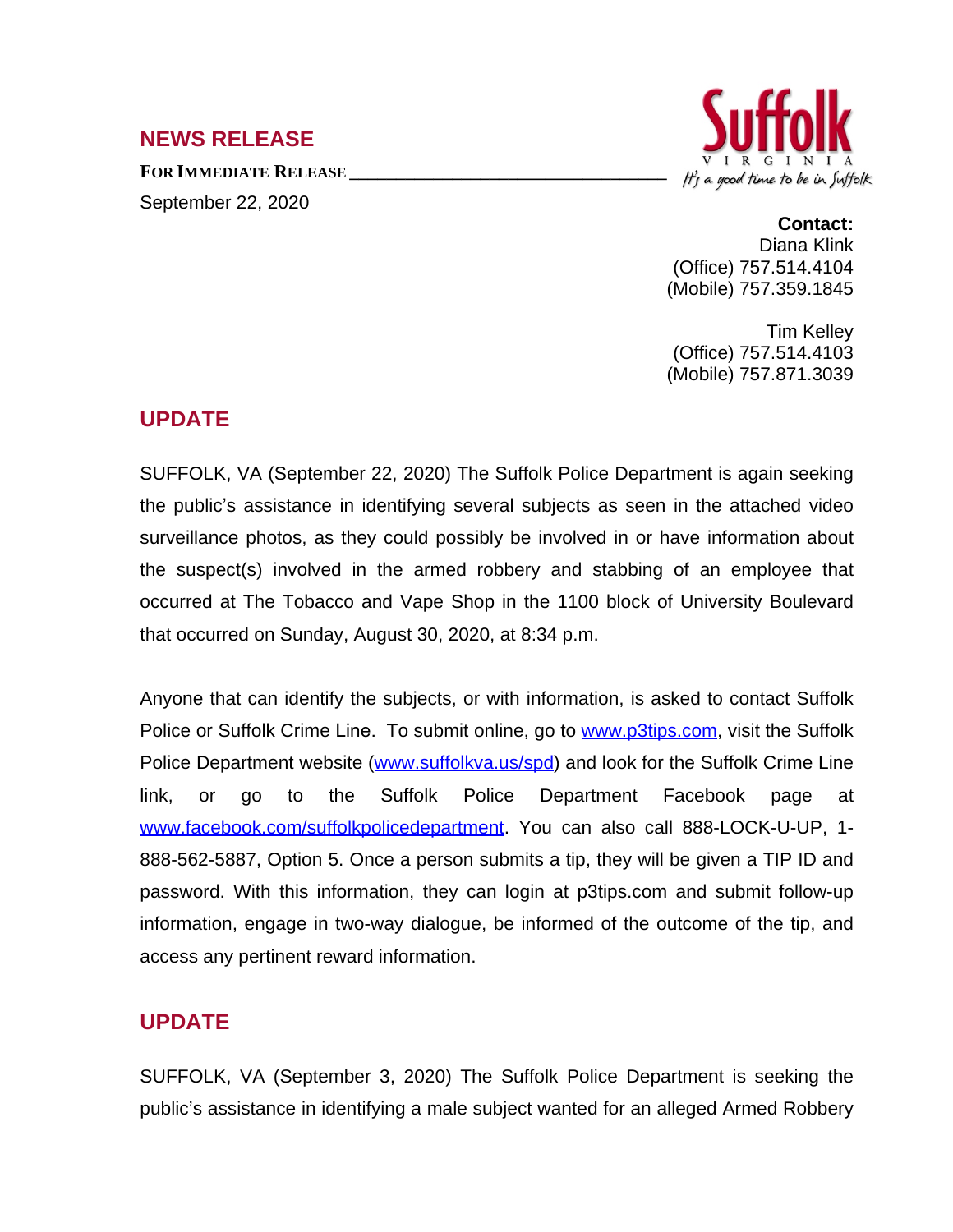and Aggravated Malicious Wounding that occurred on Sunday, August 30, 2020, at 8:34 p.m. at The Tobacco and Vape Shop in the 1100 block of University Boulevard.

Upon preliminary investigation, it was determined that an adult male victim was working in the store when an unknown male subject entered the store. The victim noticed the unknown male attempted to conceal items in a backpack. The victim confronted the unknown male and attempted to recover the concealed items after which a struggle ensued over the backpack. The unknown male produced a knife and assaulted the victim. The subject fled on foot immediately following the incident. Two video surveillance photos of the subject are attached to this release.

Anyone that can identify the subject or with information is asked to contact Suffolk Police or Suffolk Crime Line. To submit online, go to [www.p3tips.com](http://www.p3tips.com), visit the Suffolk Police Department website ([www.suffolkva.us/spd\)](http://www.suffolkva.us/spd) and look for the Suffolk Crime Line link, or go to the Suffolk Police Department Facebook page at [www.facebook.com/suffolkpolicedepartment](http://www.facebook.com/suffolkpolicedepartment). You can also call 888-LOCK-U-UP, 1-888-562-5887, Option 5. Once a person submits a tip, they will be given a TIP ID and password. With this information, they can login at p3tips.com and submit follow-up information, engage in two-way dialogue, be informed of the outcome of the tip, and access any pertinent reward information.

### **POLICE INVESTIGATING ARMED COMMERCIAL ROBBERY**

SUFFOLK, VA (August 31, 2020) – Suffolk Police are investigating a Commercial Armed Robbery which occurred last night, Sunday, August 30, 2020, at The Tobacco and Vape Shop located in the 1000 block of University Boulevard. Emergency Communications was notified of the incident at 8:34 p.m.

Upon preliminary investigation, it was determined that the suspect attempted to leave the store with stolen merchandise and, when confronted by an employee, stabbed the employee and fled on foot. Following emergency medical assessment and treatment by Suffolk Fire & Rescue personnel, the adult male victim was ground transported to an area hospital with non-life threatening injuries.